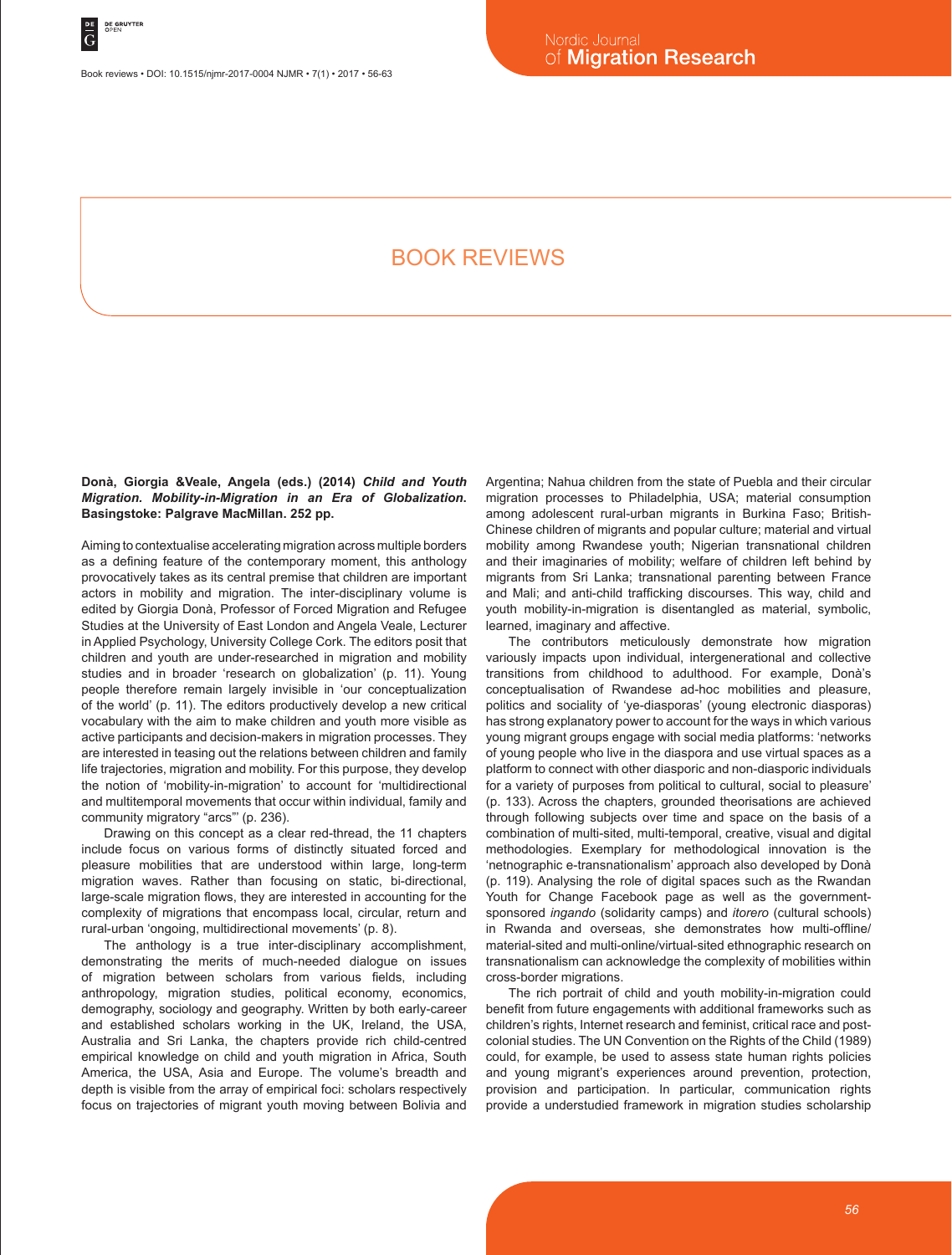(Leurs 2016). Post-colonial and critical race perspectives could shed additional light on border control and the regulation of migrant bodies by acknowledging the colonial legacy of racial classification, surveillance, domination and social control. This way, especially the datafication of migration championed by the contemporary military– industrial complex could be questioned. We know that fingerprint databases such as the European Dactyloscopy (EURODAC) biometric database are used to distinguish between desired and unwanted bodies. However, there is a severe lack of empirically grounded, critical scrutiny of how young migrants experience and suffer from such dehumanised processing of biometrical data. Engagement with feminist theory could trigger greater reflexivity from the side of the researchers as (often) privileged highly mobile subjects working on those marginalised by globalisation. Moreover, a feminist intersectional understanding of the life phase of childhood and adolescense could enable a more multi-layered understanding. For example, Meenakshi Durham argued that diaspora and coming of age are two metaphorical journeys that complicate belonging, identification and (I would add) mobility: 'The psychological transition of adolescence, already charged in terms of gender and sexuality', she argued 'is then imbricated with the conundrums of the other transition—the diaspora identity that demands delicate negotiations of race/ethnicity, nation, class, language, culture and history' (2004: 141). These viable additional perspectives offer additional future directions in an area of scholarship that definitely requires further study.

This book puts on the agenda child and youth migration and mobility. The editors also humbly and modestly realise 'we are aware that we have only "scratched the surface'" of child and youth mobilityin-migration (p. 243). Indeed, the book makes us realise more systematic dialogue, empirical research and theorising is urgently necessary to 'fully capture the changing nature of global migration' (p. 243). Nonetheless, the whole is greater than the sum of its parts. Taken together, the individual contributions move beyond analyses of migrations from the Global South to the Global North / West and shed new light on the complex interrelationships between inclusive and exclusive globalisation, agency and oppression. Bringing discussions on transnational, indigenous, e-diasporic and forced migrant youth together, the anthology is strongly recommended for students and scholars interested in learning how to thoroughly question predominant static notions of childhood and adolescence as a chronological, strictly age-bound universal social category. The book is also recommended to those interested in adopting a child or youth-centred epistemological and methodological research approach.

Koen Leurs\*

Assistant professor, Gender and postcolonial studies, Graduate Gender Programme, Department of Media and Culture, Utrecht University, the Netherlands

#### **References**

- Durham, MG 2004, 'Constructing the "new ethnicities": Media, sexuality and diaspora identity in the lives of South Asian immigrant girls', *Critical Studies in Media Communication,* vol. 21, no. 2, pp. 140-161.
- Leurs, K 2016, 'Young connected migrants and non-normative European family life. Exploring affective human right claims of young e-diasporas', *International Journal of e-Politics,* vol. 7, no. 3, pp. 15-34.
- United Nations 2015. *The Universal Declaration of Human Rights*. Available from <http://www.un.org/en/universal-declarationhuman-rights/> [last accessed 08.12.2016].

As the world faces one heart-wrenching story of displacement and search for safe haven after another, particularly as a result of the ongoing turmoil in Syria, *The Oxford Handbook of Refugee and Forced Migration Studies* (hereafter, the *Handbook*) embarks upon a colossal task of definition, description, analysis, and to a limited extent, calling to action. Edited by experts with well-established trajectories of scholarship on peoples pushed to or already in exile, the *Handbook* represents a welcome effort offering substantial depth that should satisfy not only intellectual curiosities on various aspects –transnationalism, religion, gender, livelihoods etc. – of the larger topic but also inform the world of policy-making whose priorities often, if not always, differ from those of academics.

Editors Elena Fiddian-Qasmiyeh, Gil Loescher, Katy Long and Nando Sigona organised the *Handbook* around seven different parts focusing, respectively, on disciplinary approaches to forced migration, displacement spaces and scenarios, legal and institutional frameworks, underlying causes, lived experiences of refugees, solutions and regional studies. The geographic and thematic coverage offered by the contributors is remarkable. The *Handbook* chapters on rather less well-studied aspects of the field, such as children (Chapter 30) or disability (Chapter 33), in the context of forced migration, are most welcome. The organisation also reveals a particular characteristic of the field: its vast scope and blurry boundaries to which the editors draw some attention in the introductory chapter (p. 14). The *Handbook* does not delineate these boundaries once and for all, nor does it purport to have such an aim.

Among the many excellent chapters of the *Handbook*, of note to this reviewer is Nicholas Van Hear's contribution (Chapter 14) on diasporas and transnationalism. Tracing the origins and growth of these two key concepts through different disciplinary streams particularly in regards to refugees, Van Hear first discusses how recent refugee diasporas came into being as a result of some of the troubling –and bloody- developments of the late 20th and early 21st centuries. These refugee-diaspora-forming events include the dismantling of the Soviet Union after the fall of the Berlin Wall, the war in the Balkans, various conflicts in Central Africa, Middle East and Latin America, as well as the U.S.-led campaigns in Afghanistan and Iraq in the immediate aftermath of September 11, 2001. The author offers two helpful conceptual devices in this context, namely *near* diaspora and *wider* diaspora. The former refers to those who have settled in countries that neighbor their origin countries as a result of the events mentioned above, whereas the latter identifies those whose search for safe haven took them farther away. It may have helped if the author were a just a bit more conceptually clear for heuristic efficiency. In other words, just how near is near and how wide is wide? What are the criteria by which we should judge the nearness or the wideness of a given diasporic formation? As to transnationalism, Van Hear asks a critical question, which is whether it can be a durable solution. We are informed that refugees in near and wider diasporas engage with countries of origin through, for instance, remittances and at various – family, community, nation – levels. These transnational engagements help those left behind and caught up in conflict in the origin country sustain themselves. Yet, and as the author observes, one consequence of transnational engagements can be that they may inadvertently or deliberately reproduce inequalities back home or can impose undue financial

**Fiddian-Qasmiyeh, Elena, Loescher, Gil, Long, Katy & Sigona, Nando (eds.) (2014)** *The Oxford Handbook of Refugee and Forced Migration Studies***, New York: Oxford University Press. 747 pp.**

*<sup>\*</sup> E-mail: K.H.A.Leurs@uu.nl www.koenleurs.net*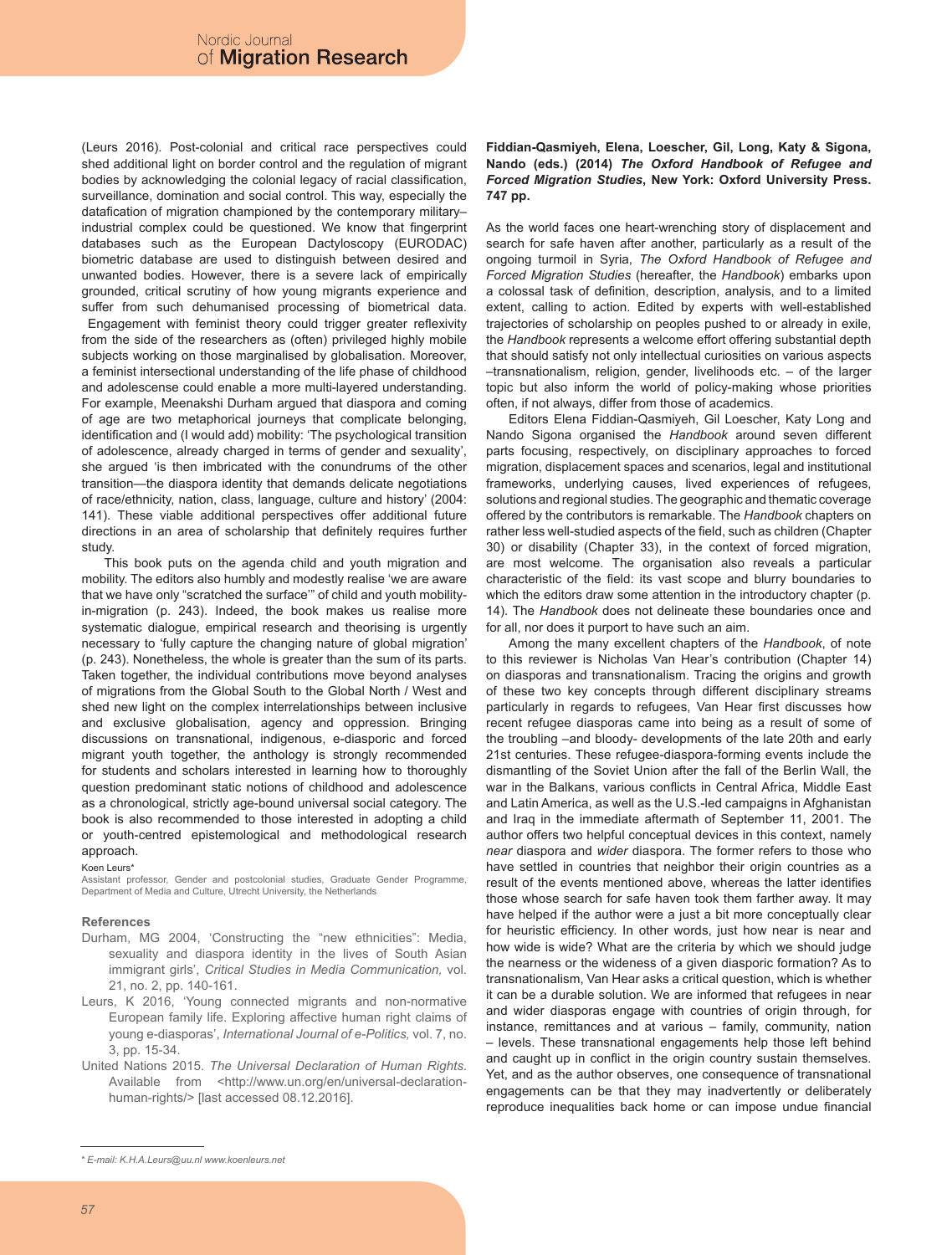or emotional burdens on members of a given diaspora who may be themselves struggling in countries near and far to have a semblance of stability and security. All in all, Van Hear's contribution to this volume is a welcome one, as the broader literature on transnationalism has tended to focus less on the transnational activities of refugee populations and more on other mobilities such as those due to labour migration.

Two quick quibbles are in order in regards to the *Handbook* as a whole. First, the editors' remark, rooted in a discussion they had in 2011, in the Preface that 'there existed no single, comprehensive work surveying the development of the multidisciplinary field of refugee and forced migration studies as it exists today' might be unintentionally misleading now. The four-volume, 1,414-page set *Refugees Worldwide* published by Praeger/ABC-CLIO in 2012 provides a welcome exception to this statement. Second, while the geographic depth of the *Handbook* is nothing short of extensive, this reviewer would have appreciated the inclusion of maps to supplement this depth. Future editions may consider adding maps, preferably colour ones, perhaps in the form of an interlude to the *Handbook*. This is likely to help readers to better familiarise themselves with the spaces and places of forced migration around the world.

In this reviewer's opinion, the *Handbook* is a major and commendable undertaking worthy of serious attention. It should be useful to a wide range of readership, including upper-level undergraduate students, graduate researchers, policy-makers, resettlement agencies, NGOs involved in refugee affairs, as well as global bodies such as the UNHCR. This reviewer, for instance, plans to assign chapters from the *Handbook* in the 300-level undergraduate course he will be teaching on displacement and refugees at the University of Wisconsin. Graduate-level courses in various disciplines should benefit amply from Part I (Approaches: Old and New) of the *Handbook* in particular, given that history, sociology, law, international relations, political science, anthropology and geography have all found meaningful representation in the resource. Ethnographically oriented readers (including this reviewer, who is an anthropologist) are likely to find themselves home mainly in Part V (Lived Experiences and Representations of Forced Migration). Chapters in Part V stand out with their various emphases on refugee agency and voices, and academics' and policy-makers' shortcomings in heeding those voices (Chapter 29), the staggering estimate of over 20 million forced migrant children and the various approaches (mental health/social work; legal; ethnographic) towards studying this population (Chapter 30), women and gender in the world of forced migration, and how displacement, refugee identity and exile are experienced in gendered terms, and the urgency to critically question the scholarly as well as policy assumptions regarding women's spatial and political empowerment, visibility and equality in contexts of displacement (Chapter 31), challenges older refugees face in terms of adaptation, family life, health and social support (Chapter 32), problems disabled refugees encounter, for instance, in camps as well as urban areas due to lack of adequate access to educational, health care and sanitary facilities (Chapter 33), impediments before refugees' access to health services in asylum and resettlement contexts and the evolution of approaches in addressing refugees' mental health concerns (Chapter 34), the intriguing ways in which religion intersects with forced migration, as well as how the three major monotheistic faiths (Christianity, Islam, Judaism) have shaped the experiences of their respective adherents regarding the search for safe haven and aiding those who seek shelter (Chapter 35), and media representations of forced migrants, particularly the circulation of imagery leading to the creation of a generic refugee picture, and refugees' efforts to produce their own media representations to combat stereotypes (Chapter 36). In addition, solution-oriented chapters found in Part VI deserve attention by scholars with an applied bent or stakeholders working in or seeking to engage with the world of global or local refugee policies. Scholars working within critical theory frameworks might be wishing there were more engagements in the *Handbook* with the works of thinkers such as Hannah Arendt or Giorgio Agamben than offered in a few chapters such as the ones authored by Gibney and Betts. Minor issues aside, the *Handbook* is a well-crafted and highly recommendable resource belonging in the shelves of any academic or policy institution interested, or willing to make a difference, in the ever-expanding world of displacement.

Fethi Keles\*

Lecturer, Department of Religious Studies and Anthropology, University of Wisconsin Oshkosh, United States

#### **References**

Segal, UA & Elliott D (eds) 2012, *Refugees Worldwide*, Praeger, California.

# J**ouili, Jeanette S. (2015)** *Pious Practice and Secular Constraints: Women in the Islamic Revival in Europe***, Stanford: Stanford University Press. 258 pp.**

What is it like to be a pious Muslim woman in contemporary Western Europe? In *Pious Practice and Secular Constraints*, Jeanette S. Jouili explores how young Muslim women struggle to live a pious life in post-Christian, secular European societies. Trained as an anthropologist and sociologist, Jouili holds a dual Ph.D. from École des Hautes Études en Sciences Sociales, Paris and the European University Viadrina, Frankfurt (Oder). She currently works as an Assistant Professor in modern/contemporary Islam at the Department of Religious Studies at the University of Pittsburgh.

Building upon years of intensive fieldwork, Jouili critically examines European-born Muslim women's ambitions to live their lives fully according to the principles of Islam. Her focus is on young women in France and Germany who are active in Islamic institutions aiming to disseminate religious knowledge. She eloquently describes these women's search for what they call 'proper' knowledge about Islam, often in opposition to the 'uneducated', 'traditional' and 'nonreflexive' Islam of their migrant parents. She also describes how this quest for knowledge is part of a broader attempt at an ethical transformation, where women strive to become better Muslims by defeating their 'lower self'. In this sense, Jouili's findings show many similarities with those of Saba Mahmood regarding pious Muslim women in Egypt (2005).

What this book adds to the existing literature on piety is the author's analysis of Muslim women's striving for pious self-fashioning within the specific socio-historical context of secular French and German society. Concentrating on the Islamic practices of performing the five daily prayers, wearing modest dress (*hijab*) and modest behaviour (most notably reserved behaviour towards the opposite sex), the author reveals not only the challenges of living a pious life amidst all sorts of worldly temptations. She also demonstrates how her interlocutors struggle to implement these practices in a society that seems increasingly sceptical towards religion in general, and towards visible forms of Islamic piety in particular.

Jouili convincingly shows that Muslim women's responses to these challenges are 'rarely only about the practitioner's effort to pursue (…) individual practice, but also about the overarching

*<sup>\*</sup> E-mail: kelesf@uwosh.edu*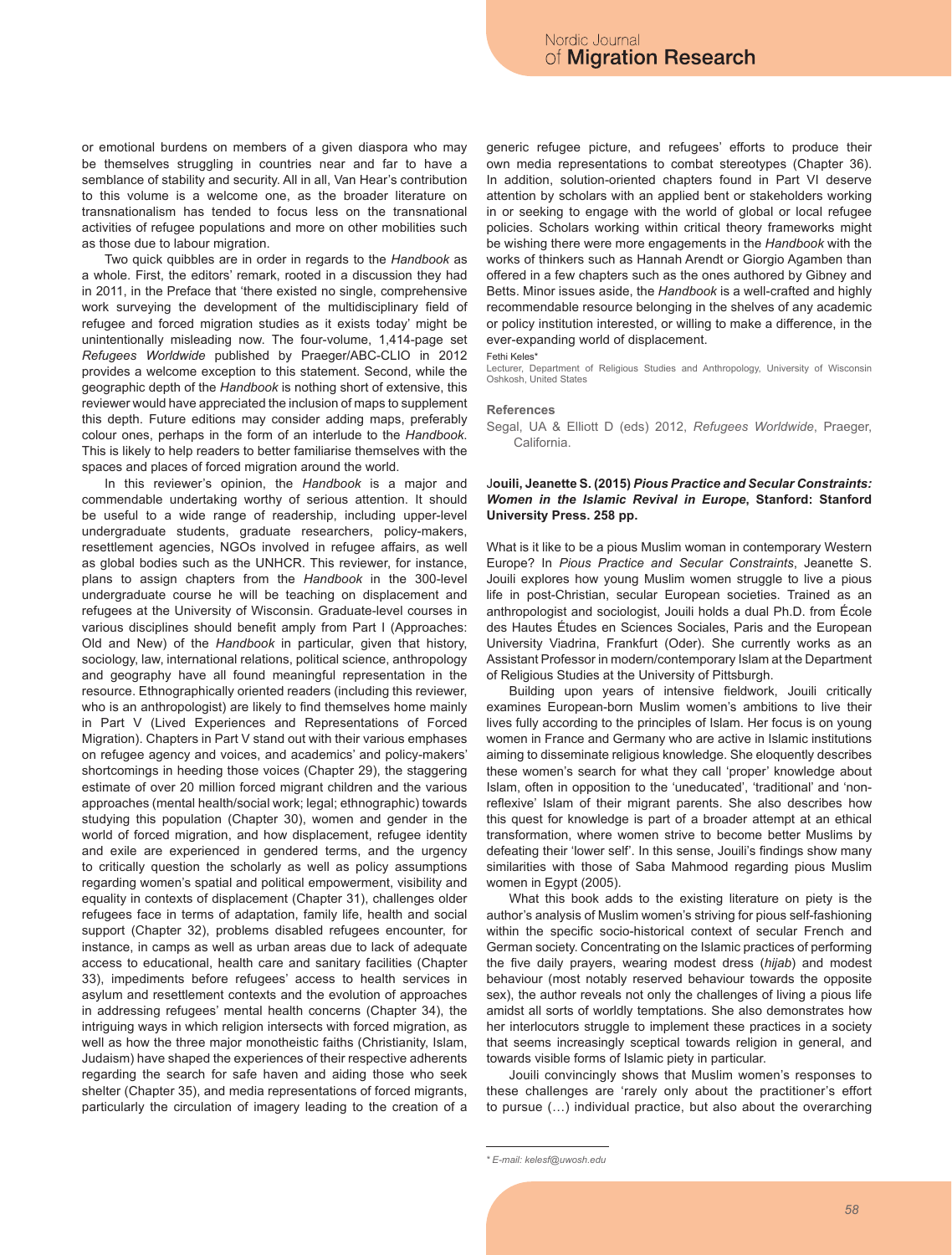duty to represent the Muslim community properly within European society' (p. 3). The women studied were well aware that Islam is commonly associated with women's oppression, and often explicitly positioned themselves against such popular perceptions. They seemed to live with the double consciousness that is typical for many members of stigmatised minority groups: they were not only concerned with carefully adhering to their religious duties, but also with the social consequences of their individual acts. For example, wearing a headscarf could either become an opportunity to positively represent the Muslim community or to further stigmatise it.

In *Pious Practice and Secular Constraints*, Jouili succeeds exceptionally well in her attempt to understand her interlocutors' pious life projects 'from within', while also maintaining a critical distance. This is exemplified in Chapter 4, where she elaborates on Muslim women's perspectives on gender equality. She notes that the women's quest for religious knowledge can foster emancipatory tendencies, in the sense that it enables women to criticise restrictive family and community environments for their 'non-authentic' and 'oppressive' traditions. In doing so, Jouili shows that striving for Islamic piety and striving for women's empowerment are not mutually exclusive. However, she also notes that her interlocutors' emphasis on 'authentic' and 'legitimate' knowledge of Islam also entails an affirmation of the authority of male scholars – particularly those considered the most reliable in deciding what religious knowledge is authentic and legitimate and what is not. As Jouili writes (p. 104), 'the more conversant the women became in orthodox Islamic doctrine, the more they affirmed it'. This critical perspective is an important strength in the book.

An aspect that the author could have elaborated further is her conceptualisation of the Islamic revival movement. Jouili explains much of her interlocutors' statements and practices through their affiliation with 'revivalist institutions', and throughout the book she repeatedly refers to 'revival activists', 'revival circles', 'mainstream revival Islam', 'active members of the revival movement' and 'revival Muslims'. In her introduction, Jouili rightfully describes the rise of an Islamic revival movement in post-war Europe aiming to provide Muslim migrant communities with religious education, enable Muslims to maintain their Islamic ways of life in secular European societies and establish an orthodox European Islam beyond ethnic boundaries. It seems that the institutions where Jouili conducted her fieldwork easily fit within this movement. However, the book unintentionally gives the impression that the Islamic revival is a clearly delineated movement, while it remains somewhat unclear what Muslim thoughts and practices may count as revivalist and what not. As a result, it remains unclear whether the book's major findings could also apply to Muslim women striving for pious lives without being directly affiliated to institutions such as those studied by Jouili.

Another question that the book evokes is whether these young Muslim women's intense occupation with piety is exclusive for young Muslims, and if so, whether this should be explained through their age or through their belonging to a specific generation of Muslims in Europe. Does this occupation remain permanent, or is it a temporary phase? In terms of future research, it would be valuable to include women (and men) of different age groups, and/or to study how Muslims' pious life projects change when they go through different stages of their lives. Regardless, *Pious Practice and Secular Constraints* is a well-written analysis that deserves to be on the bookshelf of anyone interested in contemporary Islam in Europe. It is a well-written, timely addition to the scholarly debate on Islamic piety that offers an abundance of theoretical insights, and it is a must-read

#### for graduate students as well as senior researchers in the field of gender and Islam.

Margaretha A. van Es\* Postdoctoral Researcher, Department of Philosophy and Religious Studies, Utrecht University, the Netherlands

#### **References**

Mahmood, S 2005, *Politics of Piety: The Islamic Revival and the Feminist Subject*, Princeton University Press, Princeton.

# **Kundnani, Arun (2014)** *The Muslims are Coming! Islamophobia, Extremism and the Domestic War on Terror***, New York: Verso. 336 pp.**

In his book *The Muslims Are Coming! Islamophobia, Extremism, and the Domestic War on Terror*, Arun Kundnani offers an alternative view on the War on Terror and unveils the divisive counter-terrorism strategies by the US and the UK through their state policies and practices, overwhelmingly on race and religion. This is a useful text for anyone who wishes to understand the intricate circumstances and responses to othering and the overgeneralisation of the diverse Muslim community right after the attack on the World Trade Center on 11 September 2001, well known as the 9/11.

The book is the outcome of three years of extensive research by the author, and it analyses particular cases of counter-terrorism activities and interventions that challenge the prevailing attitude manifested on both sides of the Atlantic. It highlights the situation of American and British Muslims and explains how, within the brief period of the fall of communism, a new essential enemy has been created by the West.

Kundnani explores the domestic front of the War on Terror and argues that radicalisation has become the lens through which Western society views Muslims in the 21st century. He starts the discussion by stating that 'Terrorism is not the product of radical politics but a symptom of political impotence' (p.10). He states that Islamic radicalisation is a myth that 'emerged as a vehicle for policymakers to explore the process by which a terrorist is made and provides an analytical grounding for preventive strategies' (p. 116). While starting with the US and the UK, the author stretches his discussion to the shores of Europe and narrates the politics of fear that has been installed in the Western security doctrine.

In the earlier sections of the book, Kundnani discusses on how the life of Muslims in the US and the UK changed in the wake of the 9/11 and the subsequent attack in different parts of Europe. It also analyses how the ideas of 'culture talk, embedded surveillance, identity and racial segregation and the idea of pre-criminalizing' (p. 27) have been materialised in the Western security doctrine. Islamophobia, according to Kundnani, is inherent in Western societies since the crusades and the 9/11 have undeniably contributed to that by forming it as an integral part of terrorism and security studies. However, since the new millennium, the wider political consequences established Muslim as an eternal enemy; contrary to the less significant individual prejudices existing a few decades back. Even today, how a social problem such as the sexual harassment in Cologne in last December turns into an issue for new 'security policy setting' targeting newcomer refugees is, to some extent, a manifestation of the politics of fear that Kundnani highlights throughout his book. In recent years, when Europe is experiencing the largest wave of refugee influx, the findings and analysis of this book makes it even more relevant to understand the current discourse and securitisation of the immigration policies.

While looking into the historical context of discrimination and the social segregation of the immigrant Muslim community, Kundnani

*<sup>\*</sup> Email: m.a.vanes@uu.nl*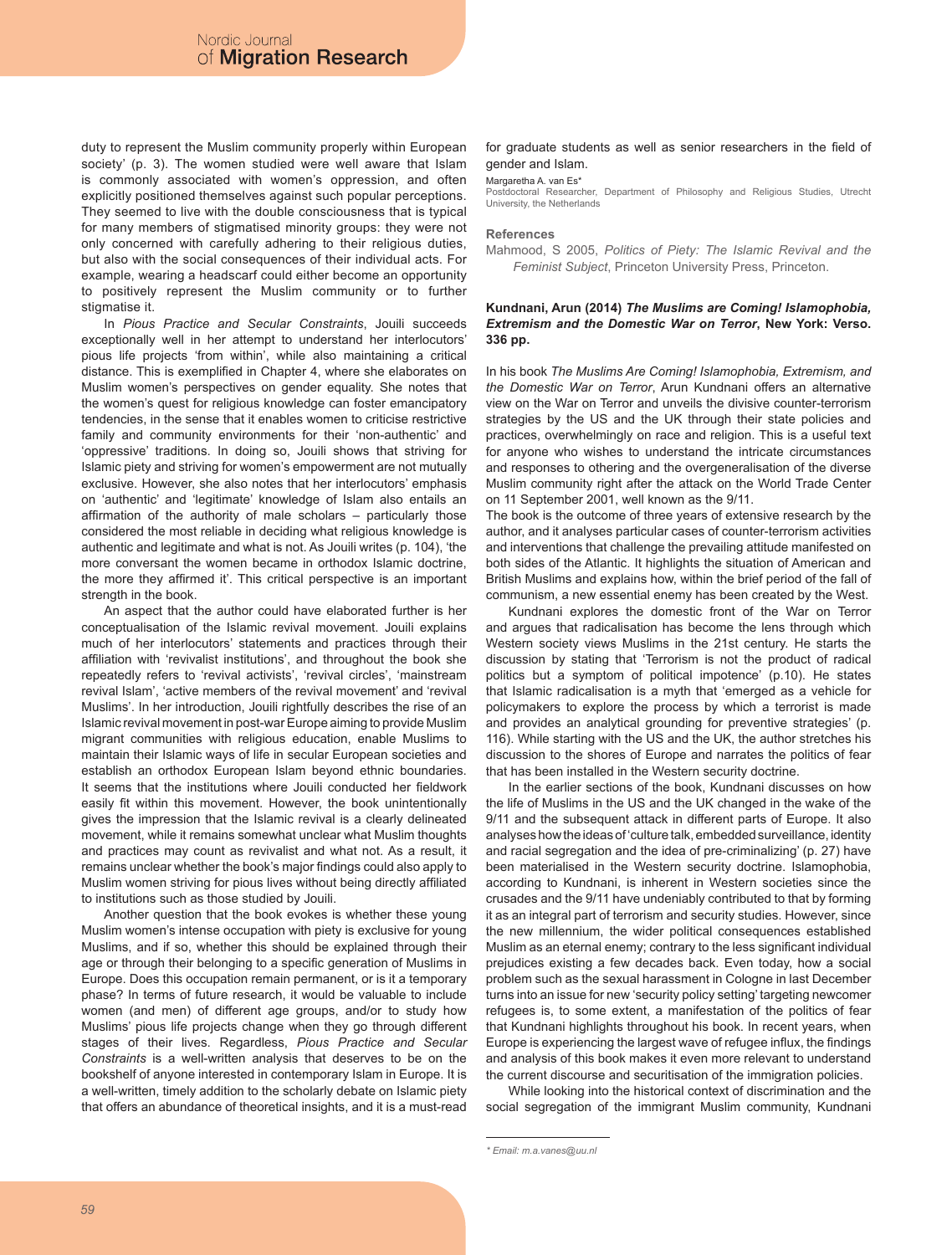argues that these settled immigrants in Western countries have grown up in societies that usually treat them as a 'problem to be solved' rather than as fellow citizens with an equal opportunity (p. 31). Kundnani savages the process of criminalisation of Muslims by the security force as if terrorism is inherent in Muslim DNA. He discusses the infamous COINTELPRO (counter-intelligence programmes) and the radicalisation modelling, which identifies 'terrorists' through the process of pre-radicalisation, identification, indoctrination and action (p. 12). Under the notion of pre-criminal theory, how the Muslim Americans has been brought under full surveillance is portrayed by the author with substantial evidence. The ideological self-policing through deployment of informants, use of agent provocateurs and community engagement to collect intelligence information from the Muslim communities has been well reflected.

Discussing the articulation of intimidation, use of agent provocateurs and extra-judicial killings, Kundnani points out the inertia of the policy planners to look into the other causes of terrorism and thus oversimplifying the complex terrorism discourse by 'dealing only with the Muslims'. Referring the Hollywood classic *The Russians Are Coming*, Kundnani offers a thought-provoking interpretation of the politics of fear that has been a dominant feature of the US policy throughout history (p. 18).

While explaining the emerging popularity of the counterterrorism studies and research in the Western academia, Kundnani criticises the *culturalists* and the *reformists'* approaches in security studies that have sprung up in recent years. He asserts that radicalisation scholars also, to some extent, are to blame for the current situation because they 'systematically failed to address the reality of the political conflicts' that rephrase terrorism (p. 120).

Kundnani reiterates that 'radicalization scholarship becomes a prospectus for mass surveillance of Muslim populations' in the hands of the police department and questions the featuring of Muslim youths in the radicalisation incubators and the ultimate radicalisation signatures (p. 136). Perhaps, even more, important was the representation of Muslims in the mainstream media outlets. On the basis of numerous examples, Kundnani argues that the media played the frontrunner role in cultivating the tensions in the Western society and creating the divisions along the line of religion. He criticises the CNN and BBC's fact-finding stories and investigative report to bring the visibility of *Muslimness* in the face of a terror suspect.

He stresses the substantial importance of the formation of the Global Islam and how it takes a new shape after 9/11. He presents how and why Muslims from different cultural backgrounds were, in a way, forced to get united under the umbrella of Muslim *ummah* in response to the continuous state-sponsored discrimination in the social, economic and political life in the West. He brings the analysis of French scholar Oliver Roy, who argues that the notion of a globalised Islam is not the product of any specific 'Islamist organization' rather a broad sociological trend that has developed across Europe as a result of racism against Muslim migration.

Apart from the discussion on terrorism and extremism, Kundnani sheds some important light on categorisation of Muslims between moderate and fundamentalist, which triggers further division in the society. This search for 'good heart Muslims' and the boundary line between moderate and extremist are constantly shifting and putting the moderate Muslims in a precarious position of continually being inspected for evidence that they really have 'distanced themselves from Islamist ideology' (p.108). Kundnani observes that the clumsy binarism between moderate and extremist Muslim created further complexities for the counter-terrorism activities by oversimplifying Muslims as 'Salafis were extremist, Sufis were moderate' (p.108).

Although the author presents strong evidence in favour of his arguments and the details are concrete, there remain some minor criticisms to Kundnani's analysis. The book shifts frequently between the UK and the US. They may be grand allies, but they have differences in their histories, values and the levels of interactions with Muslims. Also problematic is his tendency to place all Muslims in the same boat, whereas, in reality, the socio-cultural, political and economic diversity within the Muslim countries is far beyond imagination. As there is no unique Christian world, the Muslim world is also an illusive concept.

In addition, there are some state- or community-sponsored harsh realities that many Muslim countries are encountering, which Kundnani neglects in his discussion, including the rejection of liberal and progressive values in some countries (for example, Saudi Arabia and Iran), which are intolerant to individual freedom and diversity. Nonetheless, this state interference in individual life choices, to some extent, are responsible for shuttering the image of the Muslim communities all over the world.

All in all, the book is more than recommendable for anyone who is interested in taking a look behind the curtains of the War on Terror in order to see its logic and its later consequences, which are evident till date. Take for instance, the Paris attack in November 2015 and the sexual harassment case afterwards in the German city of Cologne on New Year's Eve. There is an alarming tendency to link up such cases with Muslims either by the 'appearance of Syrian passport' next to the terrorist dead body or the 'Arab or North African' face of the assaulters, which set the pretext of the Western policy towards Islam and unfortunately, the policy still looks xenophobic, if not anti-Muslim.

*The Muslims Are Coming* is an important and moving investigation of the costs of the War on Terror for those who have been its targets and a vivid testimony of how the West has made a post-communist enemy and, in some ways, ignited Islamist terrorism. With sharp analysis, Kundnani captures what it feels like to be a 'suspect population' in the era of the war on terror. The book offers alternative opinion to international security agencies, policing trends and options to reckoning history. The reasonable doubt to the whole securitisation modelling that has been observed by the author makes the book an important contribution to future policy direction and new knowledge development on terrorism in Western public discourse.

#### Anas Ansar\*

Graduate student, European Master in Migration and Intercultural Relations (EMMIR), University of Stavanger, Norway

# **Ødegård, Guro, Loga, Jill, Steen-Johansen, Kari and Ravneberg, Bodil (2014)** *Fellesskap og forskjellighet***, 1 Abstrakt forlag AS: Oslo. 200 pp.**

This book is a contribution in the continuing process of understanding how Norwegian civil societies are changing due to increasing immigration and diversity. The four authors are researchers from research milieus in Oslo and Bergen, dealing with immigration, integration, values and religious aspects. In their field studies, the authors have asked: How do organisations, such as sports clubs, schools and humanitarian organisations, work locally? What challenges and possibilities do they see when facing diversity and integration, and what strategies do they have for their organisations in this regard? The answers and considerations are based on four case studies in four local communities in Oslo, Drammen, Bergen and Trondheim, four of the largest urban areas in the country. Apart from their own research, the discussions rely on insight from a broad

*<sup>\*</sup> E-mail: anasbd1990@gmail.com*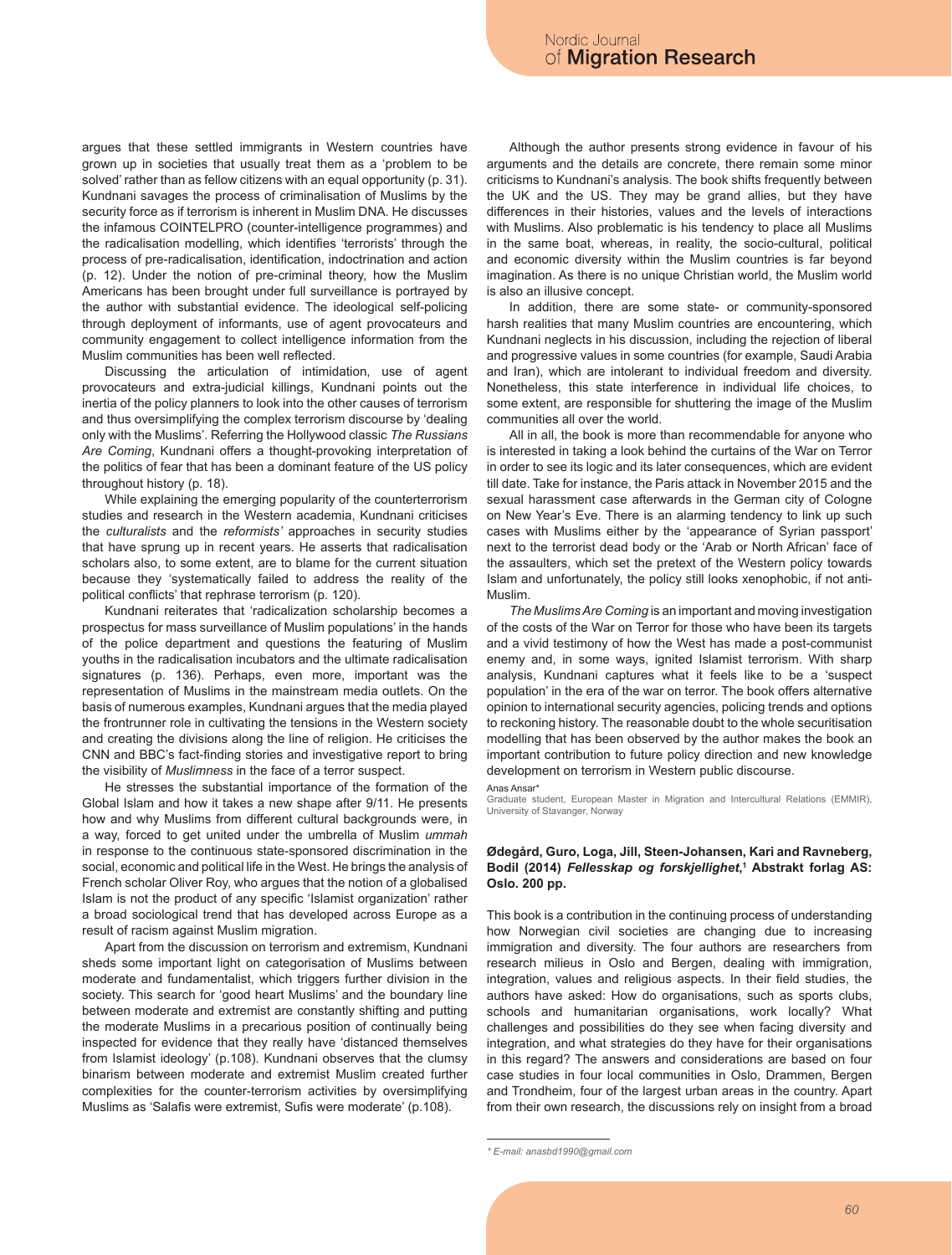spectre of existing research in the field. In this way, the book is also a good introduction to important discussions within the field of integration.

The main assertion of the book is that civil society can function as an integrating arena provided that an institutional linking function of a (preferably publicly financed) coordinator is present. To leave responsibility for integration to local actors alone is not efficient enough. A successful diverse society relies on local authorities' ability to link different organisations together, avoiding that some cultural, religious or ethnic groups exist on the outskirts of society without contact with other parts of civil society.

Integration in civil society is presented as a two-way process. It is not only the immigrants themselves who must be willing to change their ways to fit nicely in to the Norwegian context. Civil society must also change the way it is organised so that new groups can find their place. The authors claim that even though individuals may seem to reflect on this aspect, the willingness to change does not go far enough. Initiatives for integration are still characterised by representatives of the majority population reaching out to individual immigrants. This is in contrast to basic principles for civil society, claiming that activities are created together in groups of people with common interests. The structures and culture within voluntary work is still closed and unavailable, and make it difficult for new groups to enter into positions. The authors distinguish, though, between organisations for leisure activities, and humanitarian organisations established first and foremost to offer help and support to marginalised groups such as immigrants. Humanitarian organisations, like the City Mission and Red Cross, will have as an outspoken goal to strengthen opportunities for individual participation in society at large, while leisure organisations would provide integration through participation, belongingness and identity within the group.

The Norwegian title of the book *Fellesskap og forskjellighet* could be translated into English as 'Community and Distinctiveness' or 'Fellowship and Difference'. The title initiates a reflection on the concept 'diversity' and how to create fellowship when we belong to different groups, cultures and have different ways of living, different values and languages. The authors reflect on this through the concept of social capital.

Non-governmental organisations are described as agents of social capital; bridging, bonding and linking social capital. Based on Putnam's three types of social capital, combined with Woolcock's conceptualisation of linking social capital (Szreter & Woolcock 2004), the authors offer a theoretical framework to better understand civil society in a Scandinavian context. Linking capital is extensive within Norwegian voluntary organisations, providing the opportunity for members willing or able to take on responsibility, to influence on decision-making, even all the way in to the governmental quarters, through democratic structures. Challenges with integration are linked to the lack of representation of minorities in these structures (Wollebæk & Segaard 2011). One following conclusion is that organisational structure and culture for minority representation must be developed to support the process of integration. The authors highlight the responsibility of local political authorities to take an active part in establishing cooperating networks between themselves and local voluntary organisations.

Though it is mentioned, the danger in linking political forces and non-governmental work to closely to each other is not discussed extensively in the book. The danger of co-optation, where financial incentives from authorities give top-down directions and strongly direct prioritisation within the voluntary organisations, is a well-known challenge and dilemma in the voluntary sector (Nordvall 2007, Elwood 2006). The advice at the very end of the book is that top-down initiated integration must be avoided while stability in financial support and long-term competence building will give the best foundation for a sustainable bottom-up integration process within the voluntary sector. It would have been very interesting to reflect on how this dilemma could be dealt with. It may be questioned how realistic it is to overcome the financial power structure only with good intentions.

There is also a chapter provided for religious organisations. Congregations are, according to the book, one type of voluntary organisations where ethnic minorities and immigrants show more frequent participation than the ethnic majority. The lack of research in this context of religious organisations is surprising, and the authors pinpoint an important area for future research. The Scandinavian secular context differs from the rest of the world, when dealing with religious life and religious activities. While religious organisations are regarded in the same line as other voluntary organisations in, for example, American studies (Putnam & Campbell 2010), religious organisations are met with scepticism and are more easily marginalised in secular societies like Sweden (Rothstein 2012). Again, a balanced view is given in the book, on the one hand promoting the possibility of segregation and value-conflict. On the other hand, the field studies show that religious organisations, on the contrary, can function as a stepping stone into other parts of society.

Apart from the already mentioned concept of co-optation, the aspect of gender could also have been more extensively explored both in the case studies and in the book in general. Gender has, apart from ethnicity, shown to affect the patterns of social capital. Men and women form different and separate social networks within especially religious organisations, like mosques or churches, or in sports teams (Predelli 2003, Borchgrevink 2002). Patterns of gender have shown to explain some of the differences in democratic power and social capital. This is mentioned Chapter 2 under membership and representation, but could also have been an interesting contribution to the discussions towards the end of the book.

What is also mentioned in the book, though few places, are the resources found within already well-integrated immigrants. When newly arrived or less integrated immigrants get in contact with wellestablished minority organisations where leaders themselves or parents have been through similar integration processes, there is an opportunity for building individual social (and cultural) capital, not only one-to-one (as mentioned), but as a community and fellowship. Organising seminars in Norwegian laws and child-raising culture, for example, is something Muslim and Christian congregations provide for newly arrived immigrants (Aftenposten 2011). The congregations act as a bridge-builder between immigrants and Norwegian authorities, and as an agent for a diverse Norway. Linking minorities in this way to local authorities, enabling them to take part, not only in the implementation of integration strategies, but also in deciding on which strategy to choose, may be one important feature in an emerging diverse society.

Considering the rapidly increasing number of people searching sanctuary and improved life conditions in the western European countries, knowledge on integration is becoming more relevant than these authors could have foreseen at the point of writing. The knowledge is more welcomed than ever, and the target group has surely widened. I recommend this book to anyone interested in understanding integration processes in general, but more especially I recommend it to teachers, researchers and students dealing with welfare policies, voluntary sector and immigration processes. Benedicte Kivle\*

Associated professor, VID Specialized University, Diakonhjemmet campus, Norway

*<sup>\*</sup> E-mail: benedicte.kivle@vid.no*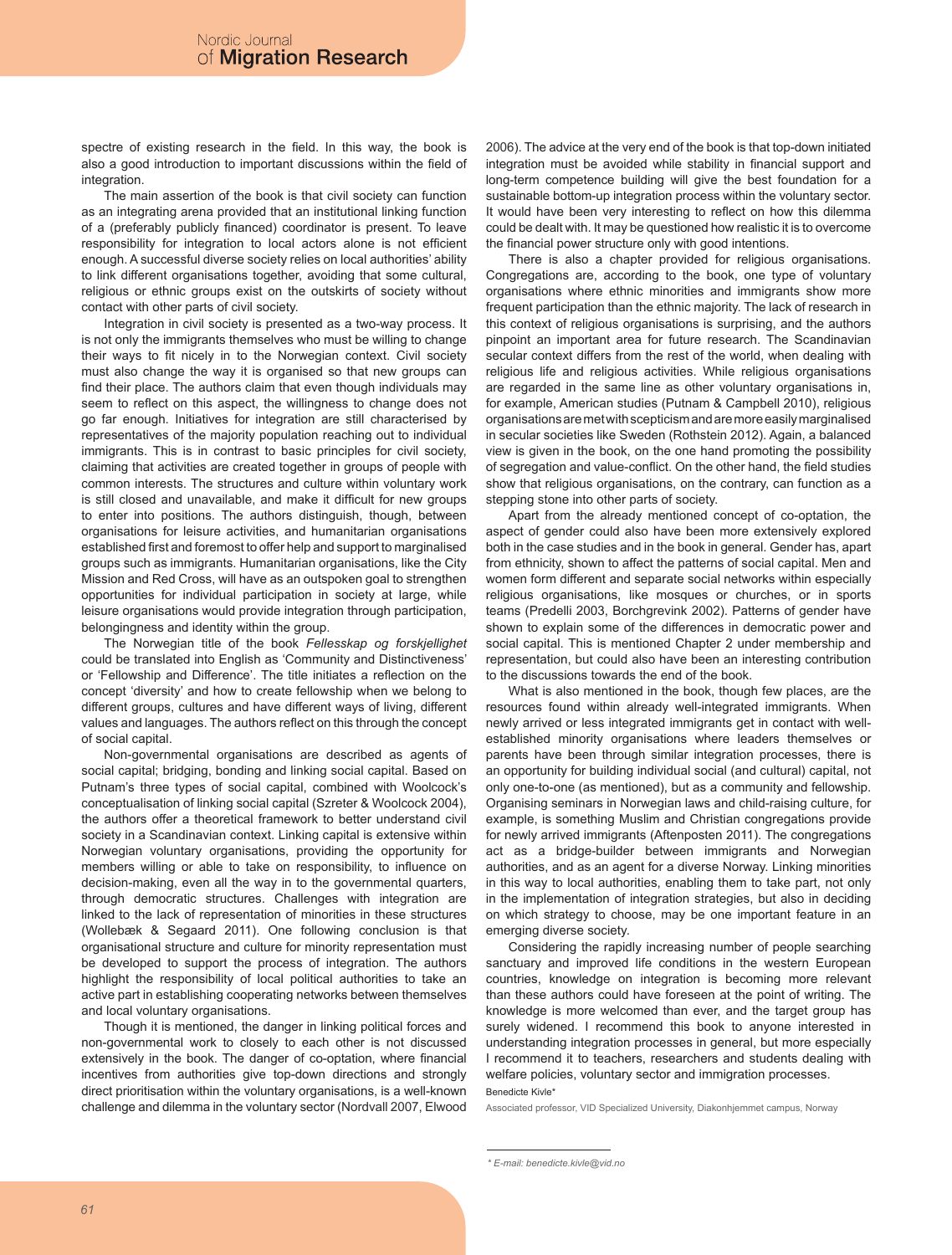### **References**

- Andersson, T, Liff, R & Tengblad, S 2014, 'The cooptation of managerialism: Professionals' responses on accountability pressures', *Proceedings at the 32nd International Labour Process Conference (ILPC),* King's College, London. Available from: <http://www.ilpc.org.uk/Portals/56/ilpc2014-paperupload/ ILPC2014paper-Cooptation%20ILPC\_20140328\_065858.pdf> [last accessed 18.02.2016]
- Borchgrevink, T 2002, 'Likestilling. Det flerkulturelle demokratiets hodepine', in *Sand i maskineriet. Makt og demokrati i det flerkulturelle Norge,* ed G Brochmann, T Borchgrevink & J Rogstad, Gyldendal Norsk Forlag, Oslo.
- Elwood, S 2006, 'Beyond Cooptation or Resistance: Urban Spatial Politics, Community Organizations, and GIS-Based Spatial Narratives', *Annals of Association of American Geographers*, vol. 96, no. 2, pp. 323-341.
- Nordvall, H 2007, 'Kooptering eller mothegemonisk mobilisering?: Om samspelet mellan den globala rättviserörelsen och den institutionaliserade folkbildningen', *Pedagogisk forskning i Sverige,* vol. 12, no. 1, pp. 39-60.
- Predelli, L N 2003, 'Kjønn, religion og deltakelse: En case-studie av muslimske kvinner i Oslo', *Sosiologisk tidsskrift*, vol. 11, no. 04, pp. 369-393.
- Putnam, R & Campbell, DE 2010, *American Grace. How religion Divides and Unites us*. Simon and Shuster, New York.
- Szreter, S & Woolcock, M 2004, 'Health by association? Social capital, social theory, and the political economy of public health', *International Journal of Epidemology*, vol. 33, no. 4, pp. 650- 667.
- *Kjærligheten får et kurs*. Available from: <http://www.aftenposten. no/nyheter/iriks/Kjarligheten-far-et-kurs-6377664.html> [last accessed 15.02.2016]

# **Portes, Alejandro & Fernandez-Kelly, Patricia (eds.) (2015)**  *The State and The Grassroots. Immigrant Transnational Organizations in Four Continents***, Oxford: Berghahn. 338 pp.**

*The State and The Grassroots* is a well-edited collection of essays on transnational immigrant organisations in the U.S. and some European countries. Editors and contributors of this volume argue that the issues of migration, development and integration have conventionally been studied with an individualistic focus, that is, an organisational focus is missing. Therefore, they focus on a variety of transnational immigrant organisations (e.g. hometown associations, alumni organisations) with the aim of illustrating their impacts on (i) socio-economic development in origin countries (e.g. India, Morocco, Mexico and Colombia), and (ii) integration into destination societies (e.g. Belgium, France and the U.S.). The volume focuses mainly on hometown associations, immigrant philanthropic organisations, professional/alumni organisations and some immigrant diaspora organisations. The vast majority of the organisations examined in the volume are from 'the same research design' called CIOP (Comparative Immigrant Organizations Project) (pp. xii–xiii). This database does not seem to include, say, immigrant religious networks and organisations, but exclusively professional associations, relief organisations, and so on. The volume is divided into two main sections: while the first focuses on immigrant organizations in the U.S. (Chapters 1–6), the second examines cases from Europe (Chapters 7–10).

In the introduction, Alejandro Portes revisits the theoretical debates on the migration–development–integration nexus. He argues that transnational immigrant organisations (e.g. Chinese, Mexican, Indian and Dominican) play significant role in both 'promoting development programs in the home countries and the integration of immigrants into American society' (p. 13). As such, he posits that sending and receiving states can enhance transnational organisational mobility as (i) sending states view immigrant organisations as agents that transfer capital, technology, etc., and (ii) receiving states are open to co-development projects (p. 17-18). In light of these, in Chapter 1, Min Zhou and Rennie Lee examine four types of Chinese transnational immigrant organisations in the U.S.: extended homeland associations, economic/business organisations, alumni associations and professional organisations. These organisations develop four types of border-crossing activities: hometown projects, philanthropic activities, cultural events and professional conventions, which, the authors argue, eventually impact both homeland development and integration into American society.

Natasha Iskander instead examines the formation of Mexican hometown association (HTAs) in the U.S. and the role of the origin state in it (Chapter 4). Hometown associations are depicted as organisations established by migrants with the aim of (i) maintaining cultural identity and sustaining tangible connections with the homeland, and (ii) supporting co-ethnics in the settled country (p.111). Iskander particularly focuses on a governmental programme called Three-For-One or 3x1. This programme is designed by the Mexican government to encourage Mexicans living in the U.S. to contribute to the development in their origin country. Forming a hometown association and registering it with the Mexican federal government are compulsory for taking part in this programme. Iskander's contribution to the volume clearly illustrates that relations with the homeland governmental bodies at state, federal and municipal levels are crucial not only in the formation of (Mexican) HTAs, but also in opening 'spaces for collaboration and contest over the articulation of transnational civic identity' (p. 133). That is, for Mexican government HTAs are seen as (i) channels through which Mexican government can reach out to, mobilise and generate (economic) input for homeland development, and (ii) significant actors that facilitate homeland connections and help to maintain cultural identities.

Chapter 6 deals with the factors that 'block' transnational mobility and engagement of Vietnamese forced exiles and refugees in the U.S. The authors underscore that migrants' status (i.e. refugee, labour migrant) are important in terms of homeland ties. Because of governmental policies, Jennifer Huynh and Jessica Yiu write, Vietnamese political exiles could not freely visit or invest in their homeland from 1975 until 1994. That is, institutionalised barriers blocked Vietnamese exiles' transnational mobility. It was only after the 'normalization of the US-Vietnam relations in 1995' (p.161), Vietnamese immigrants in the U.S. had the chance to free travel to and invest in their origin country. In fact, as the authors underline, Vietnamese philanthropic activities were blossomed following a series of regulations that eased transnational mobility.

Essays in section two focus on transnational immigrant organisations in Europe. For example, in Chapter 8, Thomas Lacroix and Antonie Dumnot deal with Moroccan immigrant organisations in France. They examine the structure and evolution of Moroccan immigrant organisations with a particular reference to vertical and horizontal vectors (i.e. inter-generational and voluntary work in both settled and origin countries). Until mid-1990s, it is argued, Moroccan organisations were more committed to the local needs of immigrants; then, they have become more interested in and more committed to homeland development projects (education, health, infrastructure, etc.). As the authors successfully capture, there are two dynamics behind